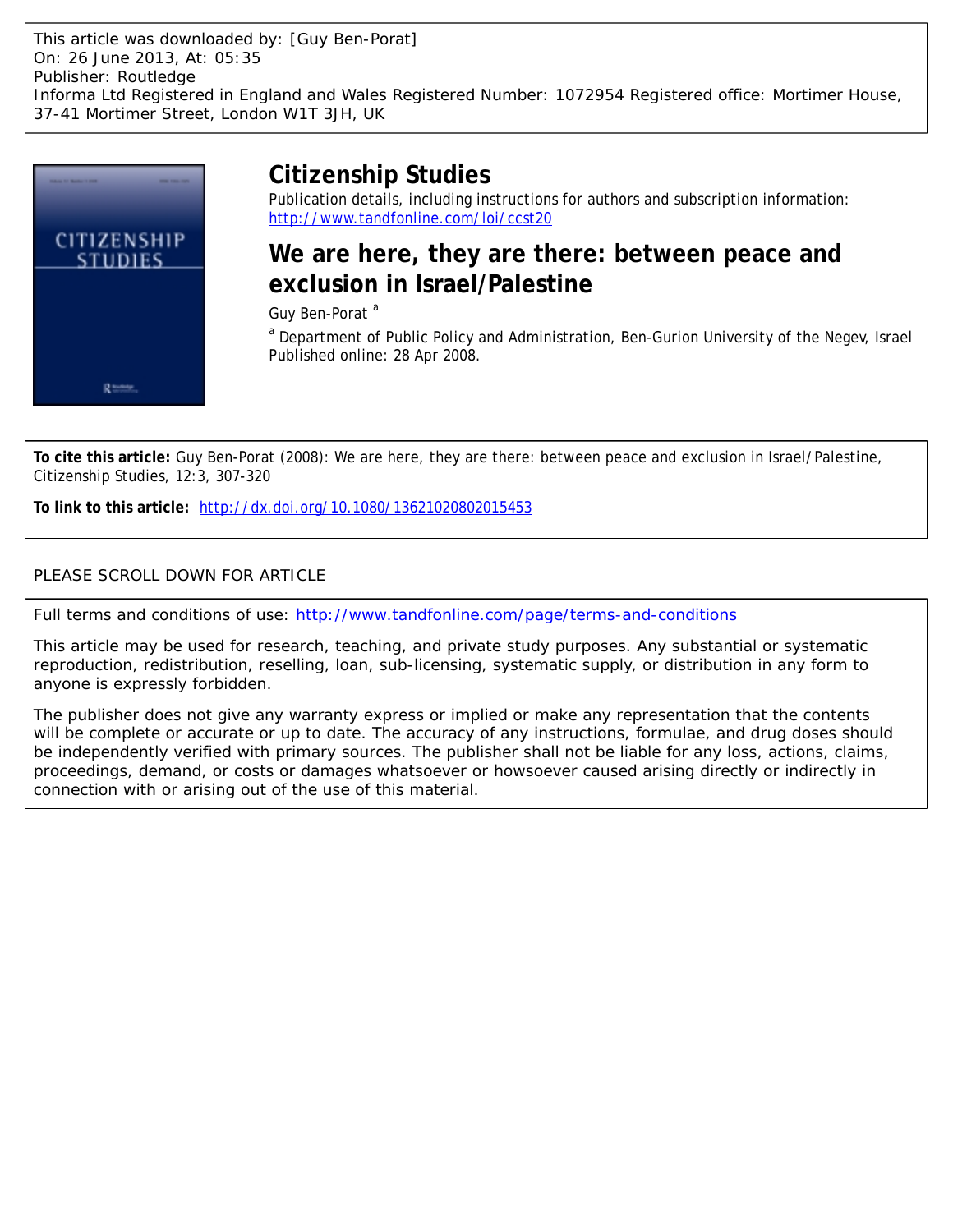

# We are here, they are there: between peace and exclusion in Israel/Palestine

Guy Ben-Porat\*

Department of Public Policy and Administration, Ben-Gurion University of the Negev, Israel

( Received 9 October 2006; final version received 22 January 2006 )

The purpose of this work is to offer a critique of partition, not on the basis of its impact on the relations between the sides to the dispute, but on its implications for majorityminority relations inside the (non-homogeneous) state. Using the Israeli-Palestinian example, the paper argues that the dynamics of partition idealize the notion of a homogeneous nation-state and, consequently, marginalize minorities and accentuate internal political divisions. Specifically, Israeli policymakers' 'demographic trade-off' between territorial compromise and a 'Jewish state' underscores some of the recent national tensions within Israel over the citizenship status of the minority Palestinians.

Keywords: partition; demography; exclusion; Palestinian citizens; Israel

# Introduction

Israeli policymakers in past years have advocated peace as a 'demographic trade-off' in which territorial compromise would not only end the occupation but also guarantee the status of a Jewish state. This 'demography engineering' (McGarry 1998) intends to redraw borders in order to ensure a Jewish majority within Israel so it will be able to maintain its Jewish identity and resolve the so-called 'Palestinian problem' by creating a separate entity. The use of this trade-off in Israeli political discourse, however, has negative implications for the status of Palestinian citizens. The declared goal, securing the Jewish character of the state, threatens to maintain their marginal position and undermines the potential for constructive dialogue between Jewish and Palestinian citizens over the future of the state.

The purpose of this work is not to argue for or against a two-state solution that partition would supposedly create but to point to an important void, the continued existence of minority citizens, at times further marginalized by the process. Advocates of partition in Israel highlighted the trade-off between land and the character of Israel as a Jewish state, purposefully or inadvertently failing to address the individual and collective concerns of the Palestinian citizens of Israel. Rather, the use of the slogan 'we are here, they are there' to describe the goal of the peace process indicated that the Jewish majority has no intention to negotiate the status of the Palestinian minority.

The conflict, therefore, in the Israeli-Palestinian case is not just about territory but also about the state, its symbols and the place of the national minority within it.

<sup>\*</sup>Email: gbp@som.bgu.ac.il

ISSN 1362-1025 print/ISSN 1469-3593 online  $©$  2008 Taylor & Francis DOI: 10.1080/13621020802015453 http://www.informaworld.com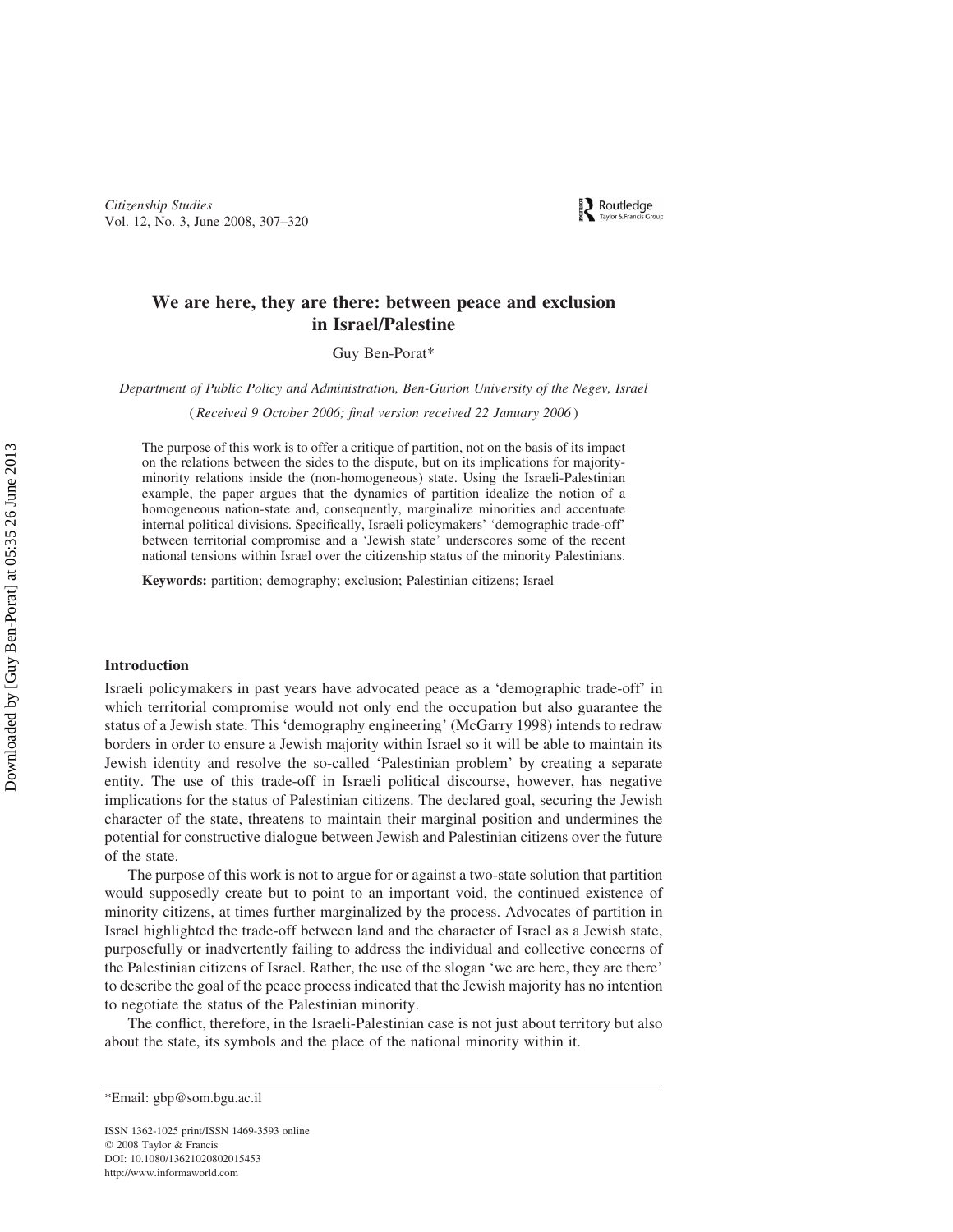The existence of national minorities is a common phenomenon that does not necessarily entail territorial separation or an enduring conflict. Nationalist claims, as Keating demonstrates, are made in relation 'to a particular state form and balance of political and social forces and face a particular array of opportunities and barriers in each case.' Therefore, nationalist claims can be, and have been, negotiated, managed and compromised (2001, p. 23). In Israel, as will be argued below, partition and its demographic logic have so far prevented a constructive engagement with national minority claims. The grim realities of 'internal' tensions were revealed in October 2000 when demonstrations by Palestinian citizens escalated and resulted in 13 people killed by police fire. An official inquiry committee concluded that the events were the result of 'deep seated factors that created an explosive situation in the Israeli Arab population.'

In the first, theoretical, part of this work, I will provide a framework for understanding the relations between partitions and internal divisions and how partitions can foster a discourse and practices of homogeneity and exclusion. The second part of the work will describe the status of the Palestinian citizens in Israel and the potential influence of the peace process on their status. The third part will analyze the actual developments, the difficulties of the peace process, on the one hand, and the growing use of demographic arguments, on the other hand, which have erased most hopes. Specifically, I will outline three interrelated developments: a turning inward of Israeli Jewish society and a discourse of unity, the continued political marginalization of Palestinian citizens and the growing use of demographic arguments that underscore the latest partition efforts – the separation fence and the withdrawal from Gaza.

# Partitions as solutions to ethnic conflicts

The idea of partition has recently attracted fresh attention as the inevitable (although not ideal) solution to protracted ethnic conflicts. Partition in the past was a tool of the empires to enable them to strengthen their hold over territories but, after the First World War it became a solution to ethnic conflicts. The idea of partition corresponded to the modern ideology of self-rule, namely, that nations are entitled to territorial sovereignty and as such, partition was a natural solution for territorial disputes. The devolution of authority to nations in the attempt to create homogeneous nation-states was supposed to replace the unstable multi-ethnic empires (Kumar 1997) or to enable Britain to 'divide and quit' from territories it could no longer rule. But, in most actual cases of partition, successor states were not ethnically 'pure,' often leaving minorities frustrated by boundaries they perceived as unjustly drawn. As a result, the act of partition was often the prelude either to new conflicts, as the examples of Northern Ireland, Pakistan/India and Israel/Palestine demonstrate, or to 'self-proclaimed pseudo-states' such as Taiwan or the Turkish Republic of Northern Cyprus (Berg 2006).

The idea of partition regained popularity in the late 20th century as a solution for the growing number of violent intrastate civil conflicts. The partition of states engulfed in ethnic civil wars, even if accompanied by population transfers, was depicted as the lesser of two evils. Thus, for example, in the face of the atrocities of war in the former Yugoslavia, scholars of international relations recommended that American policymakers abandon the faith in multiethnic societies and adopt an agenda of partition (Mearshimer and Van-Evara 1995). Partition, in these accounts, is all but inevitable where ethnic communities cannot rely on a strong and impartial state to prevent civil strife. Solutions that include institution building and power sharing are doomed to failure because they do not resolve the security dilemma created by a mixed demography (Posen 1993, Kaufman 1998).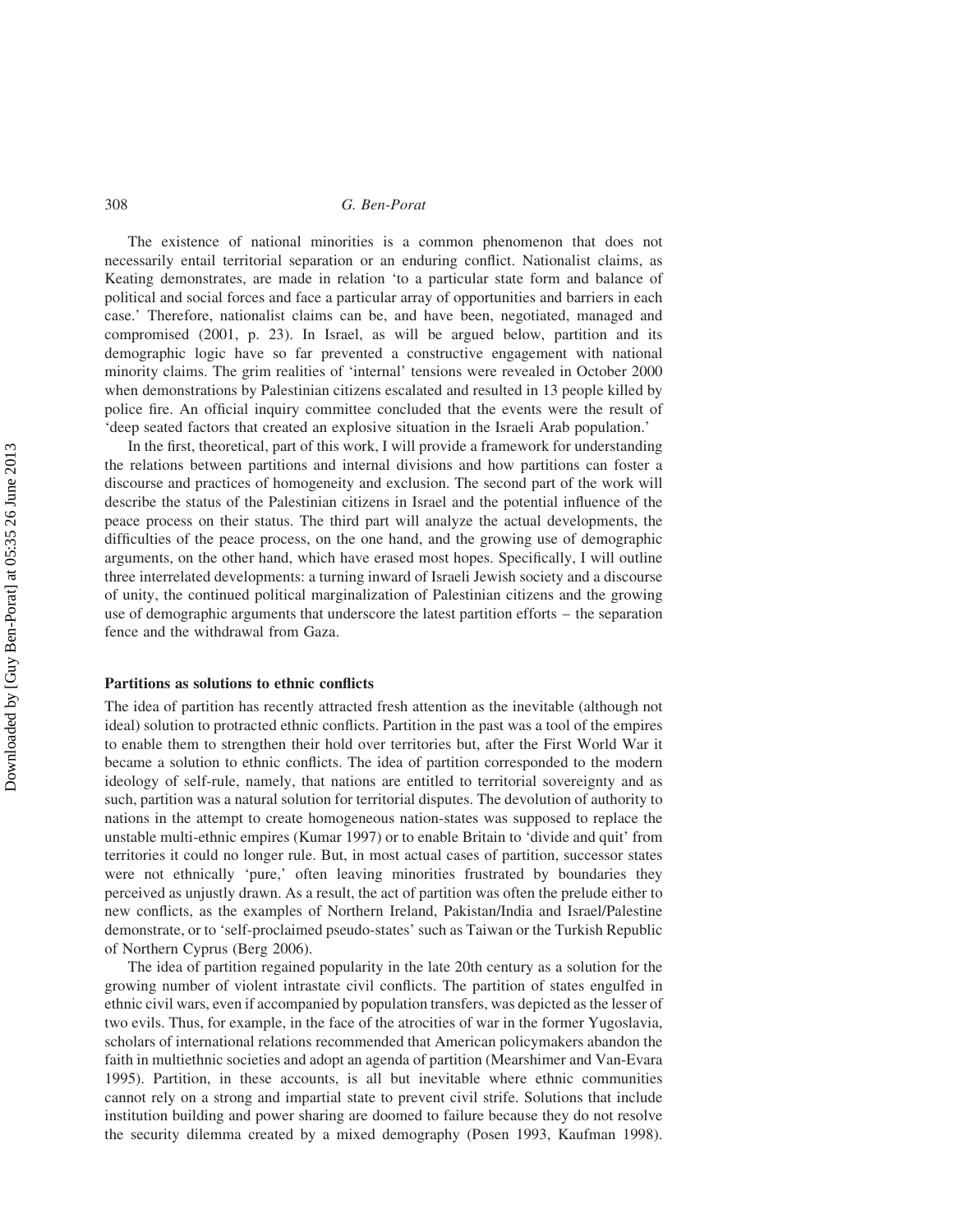Citizenship Studies 309

Conversely, it was argued, partition would create stable entities, homogeneous and legitimate, that would replace the multi-national states that were prey to civil war.

Partitions have been criticized on moral grounds, but their utility for conflict resolution is also questionable. Partitions tend to be zero-sum in nature, rather than transformative and, consequently, despite an illusion of finality, they are often a temporary solution that fails to engage the deep roots of the conflict. Thus, if the boundaries after partition remain disputed, the partition involves the uprooting of populations with material and emotional damage, inequality remains high and is attributed to past injustices or past grievances that have not been addressed, and the partition is likely to contain the seeds of a renewed conflict. These doubts are supported by a recent study that finds that partitions do not help prevent the recurrence of ethnic wars (Sambanis 2000).

A disputed territory, according to the logic of partition, is replaced by a rational division that creates homogeneous communities. But, this logic not only encounters the difficulties of non-divisible entities (holy sites for example) and of disputed boundaries but also of internal ethno-national divisions unresolved by partition. Even when partitions are the desire of both sides to the conflict, they are unlikely to create homogeneous entities and resolve all issues at stake, especially the symbolic and the indivisible. The continued existence of minorities within states, on the one hand, and the strengthened majority nationalism (in the case of Israel discussed below, also arising from the feeling that partition in itself is a sacrifice of the majority) might strengthen tensions between the majority and minorities. Thus, the expectations of national homogeneity might disappoint the majority, alienate the minority and challenge basic institutions such as citizenship when demands for equality and recognition are contested.

### Citizenship, heterogeneity and ethnic conflict

The saliency of conflicts within states has led to a scholarly focus on ethnic identities and to the conclusion that ethnic nationalism or politicized ethnicity is a major ideological legitimator and deligitimator of states, regimes, and governments (Rothschild 1981). The focus on the characteristics, attitudes, and behavior of individuals and groups in the study of ethnic politics often misses the crucial elements of the 'playing field' that institutional theory stresses (Thalen and Steinmo 1992). An institutional framework that takes into account the structures of the state's and civic society's institutions and their role in cementing, creating, or attenuating cultural or identity politics can help us understand the development of ethnic politics (Crawford 1998). Citizenship, an important institution, often delineates a hierarchy between and within social groups in the state. Consequently, it, on the one hand, structures the opportunities afforded by the state to different people, included, excluded, and marginalized by the definition of citizenship, and, on the other hand, it impacts ethnic identity and its political mobilization (Rothschild 1981, p. 2, Brass 1985).

The legitimacy of the state, when dominated by one nation, depends on its ability to manage differences and contain their politicization. This management is often based on a 'hierarchy' of divisions and a compatible strategy of exclusion/inclusion based on different measures of assimilation, co-option, oppression or indifference. As such, divisions can be played-off against each other, assimilating one group by demarcation of another. The wider political manifestations are 'multiple traditions' of citizenship within a single polity that entails a series of inclusions/exclusions and, thereby, social stratification (Shafir and Peled 2002, p. 7). Some selective inclusions can be achieved as the state develops new practices of inclusion and co-opts groups previously left out. But, these exclusions can be re-invoked when the state is challenged by internal conflicts or external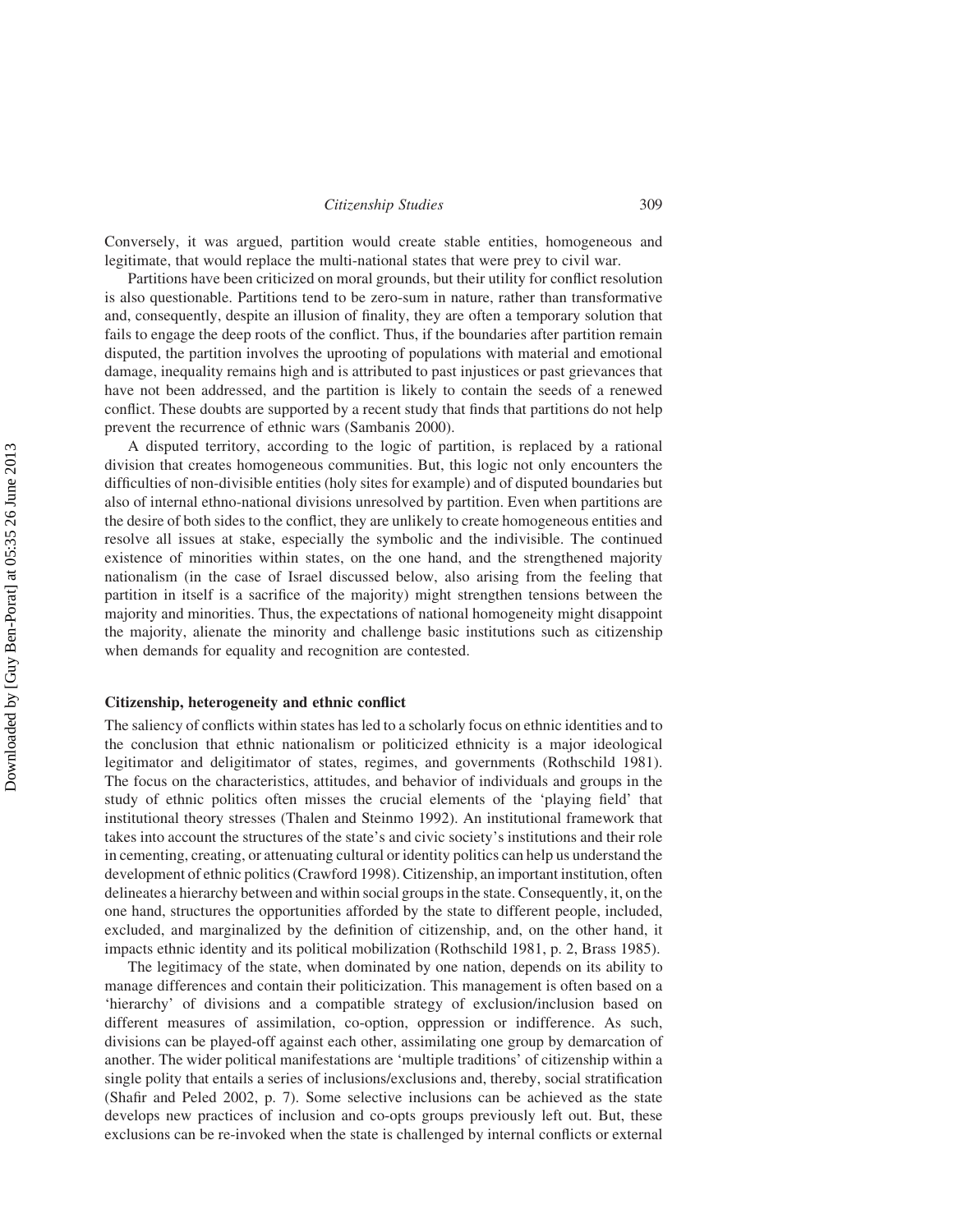pressures and chooses to forge cohesion via the exclusion of some group not central to that particular conflict (Marx 2002).

National unity, when invoked by government or other actors, where nation and state boundaries do not overlap, may mediate some divisions while exacerbating others. The process of partition in Israel discussed below provides an example of how the resolution of an external conflict is underscored by the mobilization of national unity and demographic arguments with adverse effects for the national minority. Specifically, the presence of Israel in the occupied territories of the West Bank and Gaza was presented by policymakers and supporters of peace as a 'demographic threat' to the 'Jewish State.' The logical conclusion they drew was that Israel must withdraw from the territories in order to secure a solid Jewish majority within the state's boundaries. While this strategy was at most partially effective vis-a`-vis the Jewish majority, it alienated the Palestinian citizen minority who came to realize that the peace process holds limited promise for a constructive discussion of Israel's citizenship regime and the status of the Palestinian minority.

#### The Palestinian citizens of Israel

The Jewish –Arab divide is considered the deepest schism in Israeli society. Arab citizens are a non-dominant, non-assimilating, working class minority and are considered by the Jewish majority as dissident and enemy-affiliated (Smooha 1992, p. 218). For their part, Palestinian citizens, in a recent document, described Israel as an 'ethnocratic state' that denies full citizenship to the minority. Since *el-nakba* (literally: tragedy, the term used by Palestinians for the war of 1948), Palestinian Arabs have suffered from 'extreme structural discrimination policies, national oppression, military rule that lasted until 1966, land confiscation policy, unequal budget allocation, rights discrimination, and threats of transfer' (Future Vision 2006). The demands for equality and representation, or individual and group rights, challenge some of the basic foundations of the state and encounter widespread resistance from the majority, who are committed to the idea of a Jewish state.

The definition of Israel as a 'Jewish State,' on the one hand, and its conflict with native Palestinians and the wider Arab world, on the other hand, have significant ramifications for the status of Palestinian Arabs within Israel. The Jewish character of the state, almost a consensus among the Jewish majority, implies that Palestinian Arabs are citizens of a state whose symbols reflect the Jewish majority's culture and are exclusive in nature. Beyond the symbolic issues, the preference of Jews over non-Jews is anchored in laws that deal with immigration, use of state land and semi-governmental institutions, as well as in Israel's basic laws that anchor the Jewish character of the state (Rouhana 1998). The exclusion of Arabs is justified by an ethno-republican discourse of citizenship (Peled 1992) in which Jewish ethnicity is mandatory to be part of the community and contributions to the common good determines one's status in that community. Arab citizens are exempt from military service, considered the most significant contribution to the common good, and, therefore, cannot count as 'good citizens.' Given that many social rights in Israel are tied to the performance of military service, the lower status of Arabs is excused by their non-contribution.

The exemption of Palestinian Arabs from military service is the outcome of the wider conflict and the state's perception of the Palestinian Arabs as a 'fifth column.' From the end of the war in 1948 until 1966, in spite of their formal citizenship, Palestinian Arabs were placed under military rule that limited their movement. The gradual relaxation of Israeli policies towards Arab citizens has not diminished the social gaps between them and the Jewish majority, nor has it eased their economic, social and political marginalization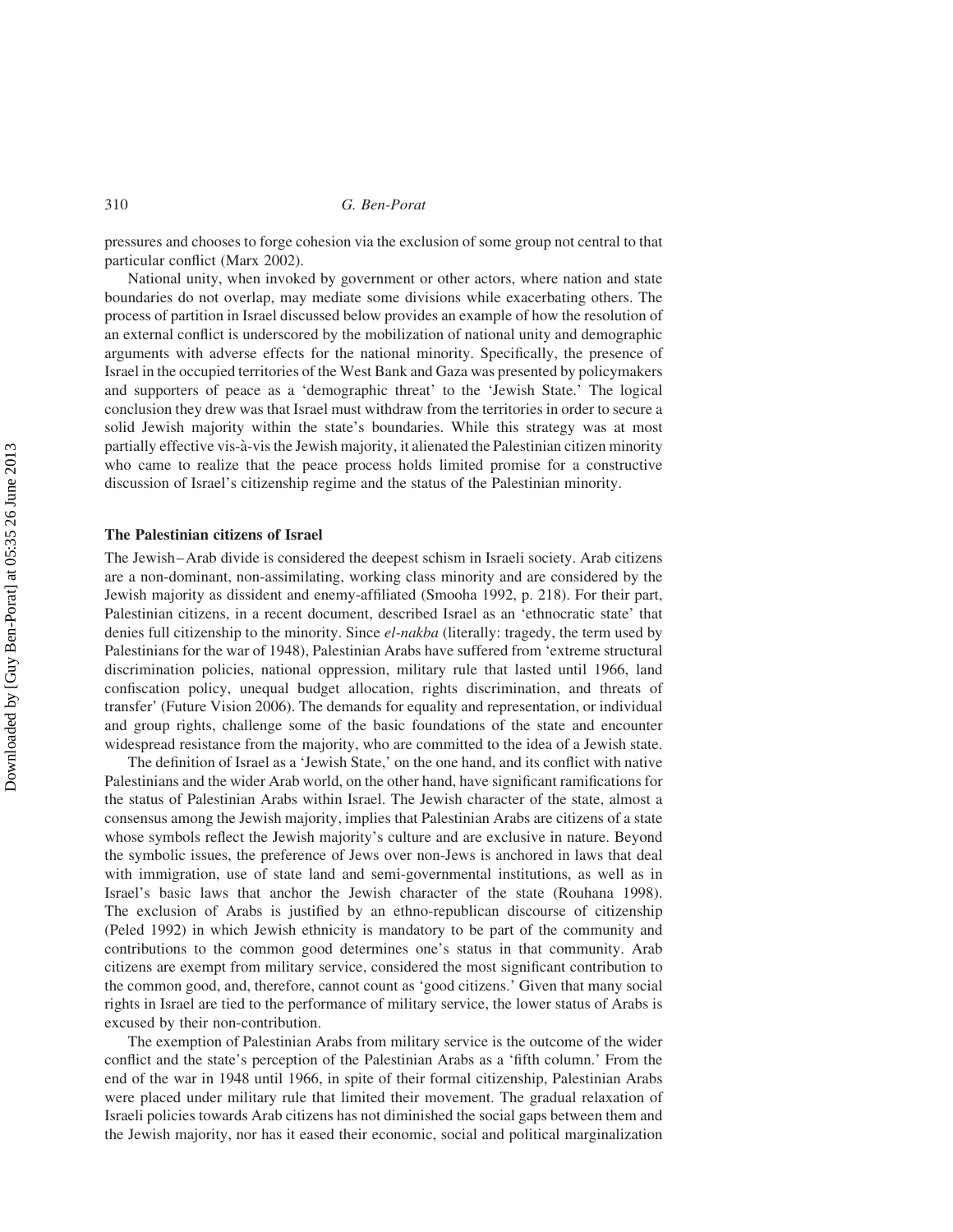(Lustik 1985, Lewin-Epstein and Semyonov 1993, Gavison and Abu-Ria 1999). Specifically, Arab citizens suffer from higher rates of poverty, low quality of public services and are underrepresented in the public sector.

The politicization of Palestinian citizens was translated into various struggles designed to achieve individual equality and/or struggles for collective recognition. While individual equality according to some analysts (for example, Smooha 1992) can be achieved within the Jewish definition of the state, collective claims of recognition (described as 'Palestinization') challenge the foundations of the state. The demands, however, seem to interact as the failure achieve individual equality could be a contributor to the consolidation of a Palestinian identity and collective claims, especially among the younger generation. The solidarity of Palestinian citizens with the Palestinians in the occupied territories was almost always expressed within the confines of the law. The former have consistently advocated a solution of 'two states' in which they remain citizens of Israel but demanded widespread reforms, namely, the annulment of its Jewish character that would allow them to integrate or provide them with some form of cultural autonomy (Ghanem 2000).

The Israeli –Palestinian conflict, on the one hand, influenced the largely negative and suspicious attitudes of Jewish Israelis towards Palestinian citizens and, on the other hand, presented a dilemma for Palestinian citizens, who were torn between their interests as a minority within a Jewish state seeking integration and their commitment to their brethren's plight. Integration, in other words, is held back not only by the Jewish majority's exclusion but also by the Palestinian minority's difficulty integrating into a state that holds Palestinians in the occupied territories under military rule. Accordingly, peace between Israel and the Palestinians, it was believed, could relieve Israel's security problem and, consequently, provide greater acceptance for Arab integration. In addition, it could also solve the Arab citizens' moral dilemma. Indeed, research findings in the mid-1990's, when the peace process was in gear and Rabin's government made important overtures to the Arab population, especially in budget allocations designed to narrow inequalities, revealed 'growing integration into Israeli society and politics on the one hand, and a growing distance from Palestinian identity and politics on the other' (Smooha 1998).

But, as will be elaborated upon below, the hopes that peace would change the relation between the minority and the majority were short-lived. First, the difficulties and eventual collapse of the peace process re-created the security dilemma and possibly worsened it, as terrorism invaded the heart of Israel. Second, the forceful action and reaction of the Israeli military in the territories re-posed Arab identity dilemmas. Third, the gradual shift towards partition with the discourse of demography, internal Jewish unity and a strong commitment to a Jewish state precluded any serious discussion on the status of the Palestinian citizens. And, fourth, the deep internal (Jewish) divisions exposed in the assassination of Prime Minister Yitzhak Rabin led to various reconciliation measures that highlighted the common Jewish identity and further alienated the Palestinian citizens. Thus, with the collapse of the peace process and the eruption of violence, Jewish society has turned 'inward,' the divide has deepened and the status of Arab citizens has not improved.

#### The promise of peace

The Oslo Agreement between Israel and the PLO, signed in 1993, presented a framework for a peace process based on mutual recognition, co-existence, mutual dignity and security. The core proposal revolved around a partition that would supposedly answer Israel's desire to maintain its Jewish status, as well as the Palestinian demand for independence. Three significant obstacles, however, challenged the possibility of partition. First, since the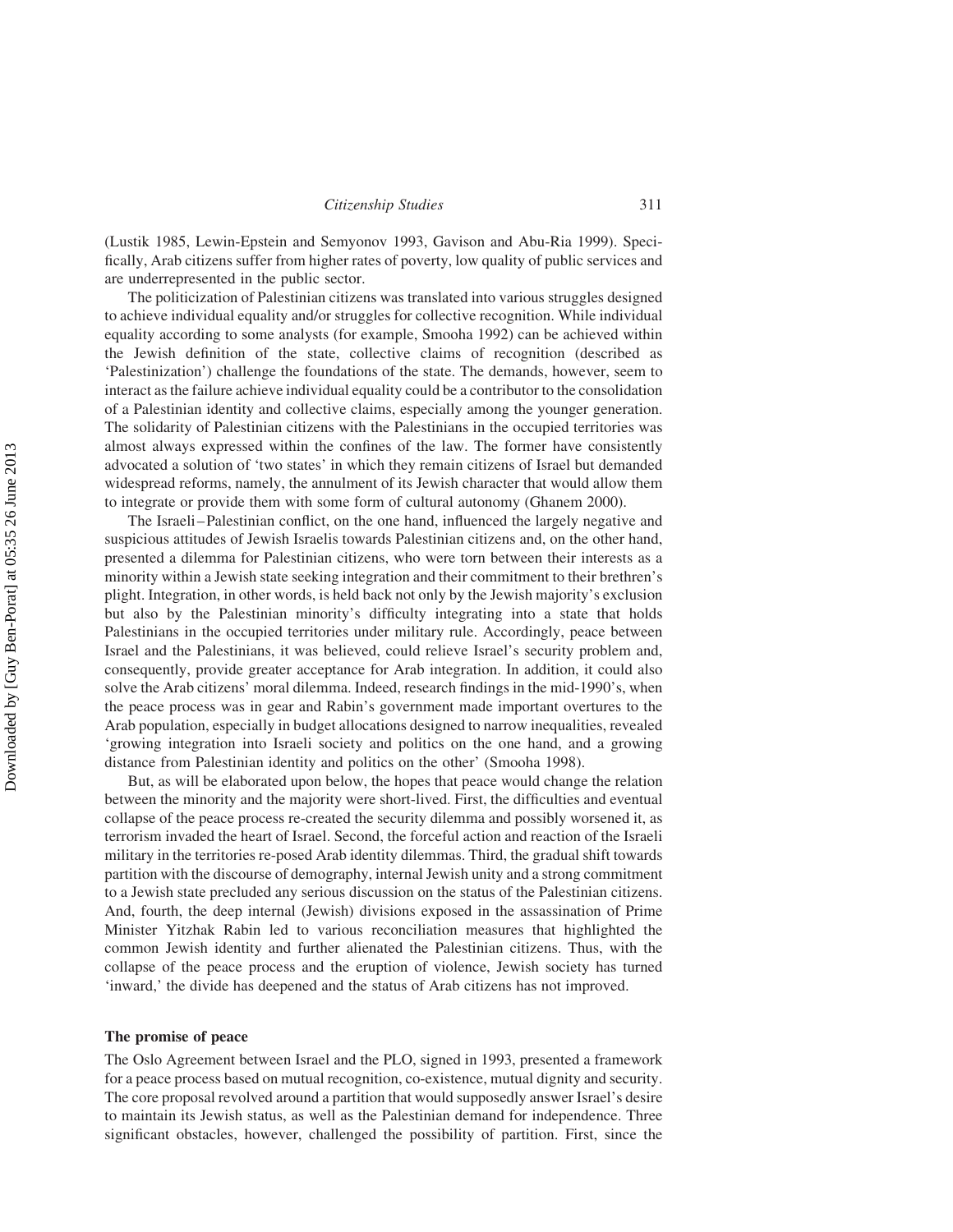1970s, Israel had been building a system of settlements across the West Bank and Gaza, so by 1993 over 100,000 Israelis were living on the land of the supposedly would-be Palestinian state. Second, Palestinians who fled or were deported from Israel in the 1948 war were demanding, for themselves and their progeny, 'the right of return' to their original homes from the refugee camps and other places of habitation. And, third, both sides lay uncompromising national and religious claims to the city of Jerusalem.

Partition was to be achieved gradually, through a series of interim agreements involving Israeli withdrawal and established cooperation. The difficult issues mentioned above, which could not be resolved at this stage, were deferred to a later stage, in the hope that the trust and cooperation built up in the interim agreements would facilitate their resolution. The difficulties of the peace process, the rising toll of violence and the growing schisms within Israel that culminated in the assassination of Prime Minister Yitzhak Rabin resulted in two conclusions among the Israeli-Jewish public. The first, which gradually developed in subsequent years, was that Israel must separate itself from the Palestinians with or without an agreement. The second was that Jewish Israelis must put their differences aside and make peace among themselves before making peace with the Palestinians. Essentially, both conclusions were about drawing boundaries and making peace from within, based on a national unity. Both strategies, however, have also had important implications for the status of the Palestinian citizens of Israel.

#### The inward turn of Israeli society

The hopes placed on the peace process for the status of Palestinian citizens and Jewish – Arab relations were overly optimistic not only because of the instability of the process but also because of its structure. For the majority of Jewish Israelis, the peace process with the Palestinians was intended to end the occupation and the conflict that, since the intifada of 1987, had became a burden for Israel. The slogan 'we are here and they are there,' used by the left to convey the need for peace, is indicative of the significance of a Jewish state for the entire spectrum of the Jewish population in Israel and of the purpose of peace for securing the future of a Jewish state. It is not accidental, therefore, that the relations between the Jewish majority and the Palestinian minority in Israel were not mentioned in the agreement and were hardly discussed, as the peace process within Israel was framed as a solution to a 'demographic problem' that would re-affirm the Jewish state.

The Jewish public in Israel, however, was deeply divided in the 1990's over the Palestinian question and the future of the occupied territories. The highly charged debate over the Oslo agreements in Israel included acts of civil disobedience and political violence. The assassination of Prime Minister Rabin by a right-wing religious fanatic exposed the depth of the political division in Israel. Jewish unity, therefore, was far from a reality and was to become a political project in itself, a pre-condition for the peace process. The initial reaction to the assassination of Rabin was widespread resentment against the extreme right and the rise of support for the Labor party. This support, however, was shortlived, as after another cycle of violence between Israelis and Palestinians in 1996 the leftright divide regained its significance and the Labor party was defeated in the elections by the anti-Oslo Likud. Many in the pro-peace camp came to the conclusion that resolving the internal, Jewish division was either more important than peace with the Palestinians, or a pre-condition to peace. Rabin's assassination triggered reconciliation initiatives and the formation of civil society institutions, often funded or supervised by the state, promoting encounters between religious and secular, and right and left. This can be described as a centripetal-centrifugal process where, on the one hand, common security and identity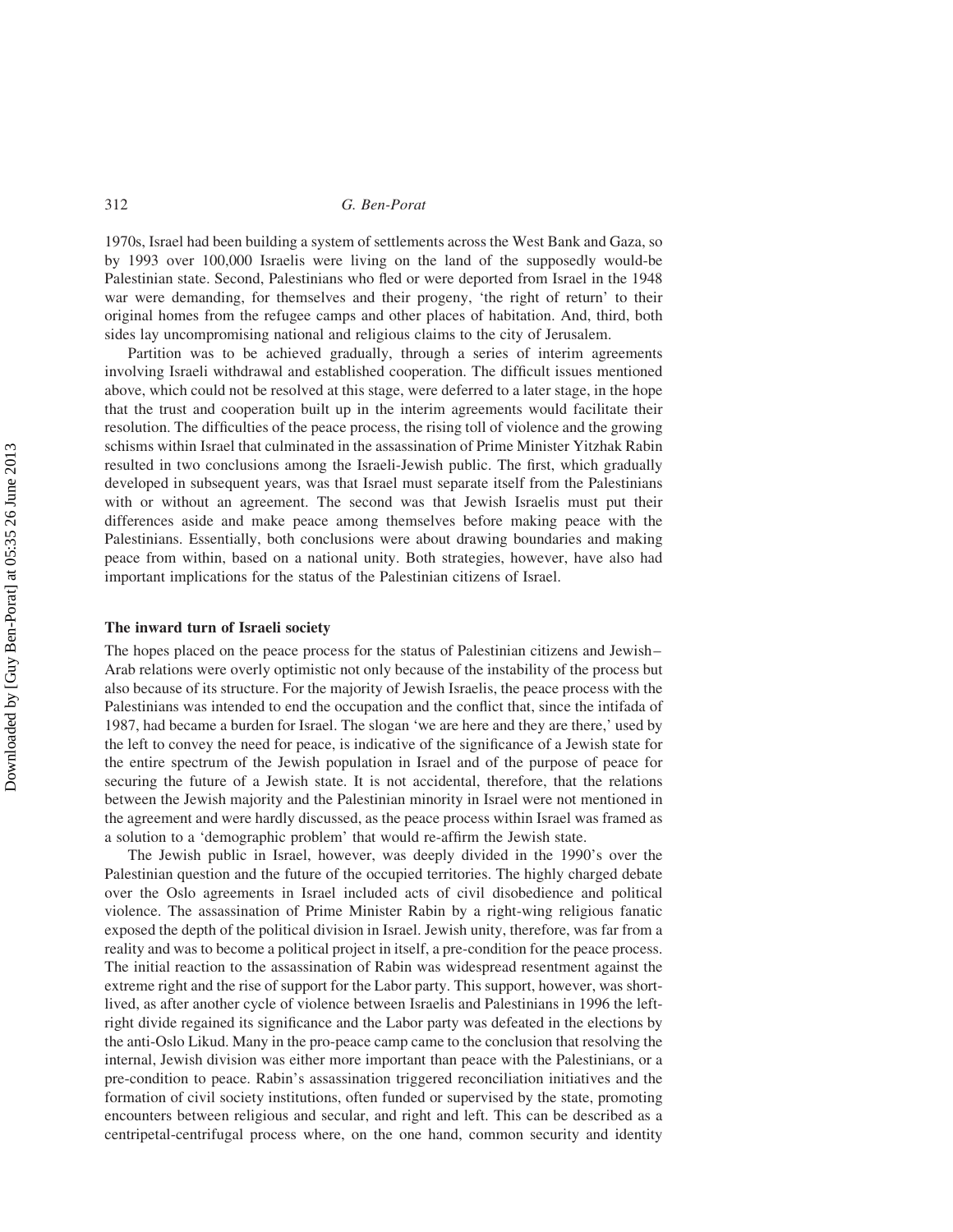concerns underscored the initiatives to foster dialogue and understanding across Jewish divides but, on the other hand, with little if any concern for Jewish –Arab relations.

The rifts between right and left, secular and religious were to be ameliorated by a common denominator all sides found easier to agree upon – Jewish identity. A 1999 study (Levy *et al.* 2002) found that Jews in Israel wanted the state to have a Jewish character, even though they could not agree on what that term meant, but revealed 'worrisome findings' on the deterioration of relations between different groups in Jewish – Israeli society.

The feeling of internal Israeli unity and that of general Jewish unity has eroded. In addition, a gradual decrease in Jewish identity among the non-religious (especially Ashkenazim and the educated) is evident and a general confusion regarding the meaning of the concept 'Jewish' and the definition of the character and contents of the Jewish state. But, in spite of the above, there is no doubt that adherence to a personal Jewish identity and the quest for the crystallization of a common Jewish identity characterize the great majority of Jews in Israel. (Levy et al. 2002)

The conclusions of the research are manifested in the concerns and program of Tzav Pius, a private initiative of reconciliation, dialogue, and unity. The logo of Tzav Pius imitates an army logo and its name rhymes with the Hebrew term for a conscription order, thus making 'a symbolic and emotional connection between a call for arms, national duty, unity and state and between forgiveness, reconciliation, and agreement' (Yanay and Lifschitz-Oron 2003). Its activities include encounters between religious and secular Jews in various settings where the sides come to know each other or engage in joint studies of Jewish texts. Tzav Pius also works in religious and secular schools (both systems are under state control) to promote understanding and break down stereotypes. In its brochures, beneath the army-like logo, appears the statement 'We have no other country' and below, 'Let's solve it together.' Participants in meetings organized by Tzav Pius expressed anxiety over what they perceived as a breakdown of Jewish society and searched for a common ground against extremism using unifying concepts such as 'Jewish roots,' 'Jewish heritage,' common experiences such as army service and a common past, especially the Holocaust experience (Yanay and Lifschitz-Oron 2003). Arabs, therefore, are not simply absent from the programs and discussions of Tzav Pius, but are external to its raison d'etre. Indeed, it is their very absence that enables reconciliation and their presence that supposedly prevents it. This democratic anomaly was revealed again in another initiative of reconciliation known as the 'Kinneret Declaration.'

The declaration signed in October 2001 by 56 Israelis – secular, traditional, religious, left, and right – received much attention and replicated the exclusion strategy described above. It was wider in scope and a more ambitious project, attempting to rewrite Israel's declaration of independence into a covenant between these groups:

In establishing the State of Israel, the founders of the state performed an extraordinary historic deed. This deed has not ended; it is at its height. The return to Zion and the effort to found a Jewish-democratic sovereign entity in the land of Israel face great challenges in the 21st century. We, who have joined together in this agreement, see ourselves as responsible for carrying on this deed. We see the State of Israel as our shared home. In accepting this agreement upon ourselves, we pledge to undertake all that can and must be done to guarantee the existence, strength, and moral character of this home.

The declaration was an initiative supported by the Rabin Center, dedicated to the memory of Rabin, and by the Avichai Foundation (also a sponsor of Tzav Pius) who formed the 'Forum for National Responsibility.' This forum, an initiative of Israel Harel, a former chair of the Settlers Council (representing the Jewish settlers of the West Bank and Gaza), was intended to be a political body independent of political parties and without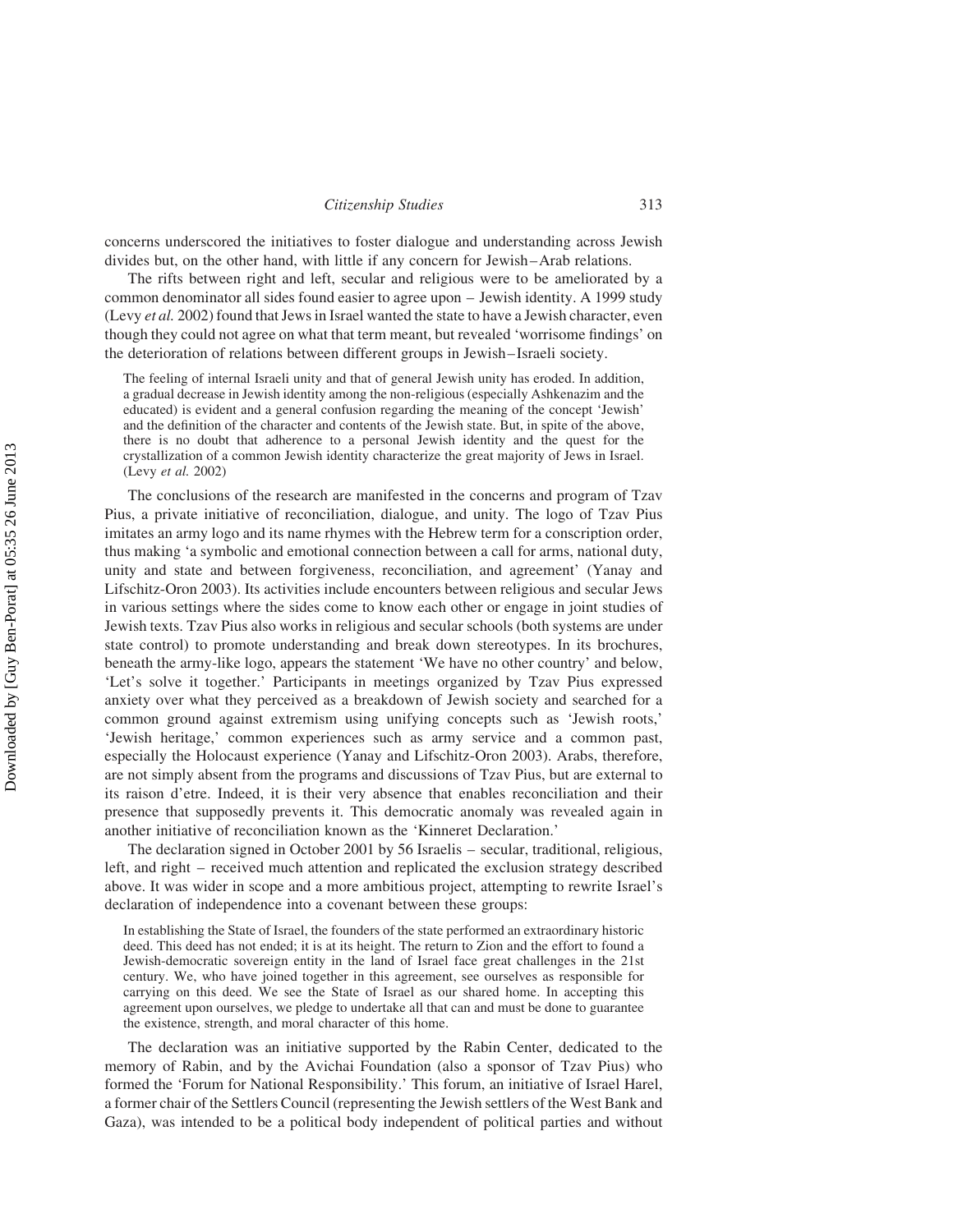active politicians. The participants described themselves as united in a feeling that something must be done. 'A historical window of opportunity,' 'the shock of the intifada,' 'the minute when something must be done,' 'because we are one people' and 'because it is a critical component of national security,' were among the explanations for their willingness to commit to this project. (Levi-Barzilai 2002). Indeed, participants in the initiative described the urgency and crisis that required (Jewish) society close its ranks and pull together:

From day to day the feeling of crumbling apart is getting stronger, the result of several factors: a dramatic increase in socio-economic gaps; a political system based on sectoral interests and the ignoring of the common interest; a multicultural ideology that respects every sector but ignores the necessity to maintain a common cultural identity. When adding all of this to the daily threat to personal security, it is easy to understand the feeling of collision. (Sheleg 2002).

The declaration affirmed Israel's commitment to its democratic as well as its Jewish character but Arab citizens, a large minority of 20%, were not represented but were to be addressed at a 'later stage.' Yael Tamir, one of the founders of Peace Now, a former minister in Barak's government and a philosopher renowned for her work on liberal nationalism (and since 2006 the Minister of Education) explained that the absence of Arabs was necessary:

I understood that if we begin with Jews and Arabs, the break up – not between us and the Arabs, but between me and the right wing people, among us – would come quickly. We agreed that right after the Kinneret Declaration we would turn to a dialogue with the Arabs. (Levi-Barzilai 2002).

The declaration, however, left limited room for an open dialogue with the Arab population. It opens with the statement that Israel is the national home of the Jewish people and declares that it is a democratic state, without acknowledging any democratic deficits in regard to its non-Jewish citizens. The two civic initiatives are indicative of the inward turn of Jewish – Israeli society and its desire for secure boundaries and homogeneity. This desire underscored, on the one hand, the support for the fence separating Israel from the (noncitizen) Palestinians and ensuring a demographic majority that would protect the Jewish state and, on the other hand, the popular demand for a (Jewish) national unity government.

#### National unity and political exclusion

The Palestinian minority, despite having the right to vote and run for office, has been consistently marginalized in Israeli politics. Arab politicians who joined Zionist parties usually played minor roles within the parties and were not appointed to ministerial positions. Arab independent parties, on the other hand, were automatically relegated to the opposition and considered illegitimate for being part of the coalition. This marginality changed briefly during the peace process but returned after it collapsed. Rabin's government (1992 –1995) was an important exception when Arab parties were not officially part of the coalition but supported it from the outside. The willingness of the government to rely on the support of the Arab parties and its attempt to make peace with the Palestinians offered some hope for the future of the Arab citizens. These hopes, as described above, were cut short by two interrelated developments. First, the assassination of Rabin underscored the inward turn of Israeli Jewish society, which sought reconciliation and unity and, intentionally or not, excluded Arab citizens. Second, and more important, the debate over the peace process was gradually framed as an 'internal' Jewish debate regarding the (Jewish) common good, namely the future borders of the state. The right wing's argument that a Jewish majority was necessary for territorial compromise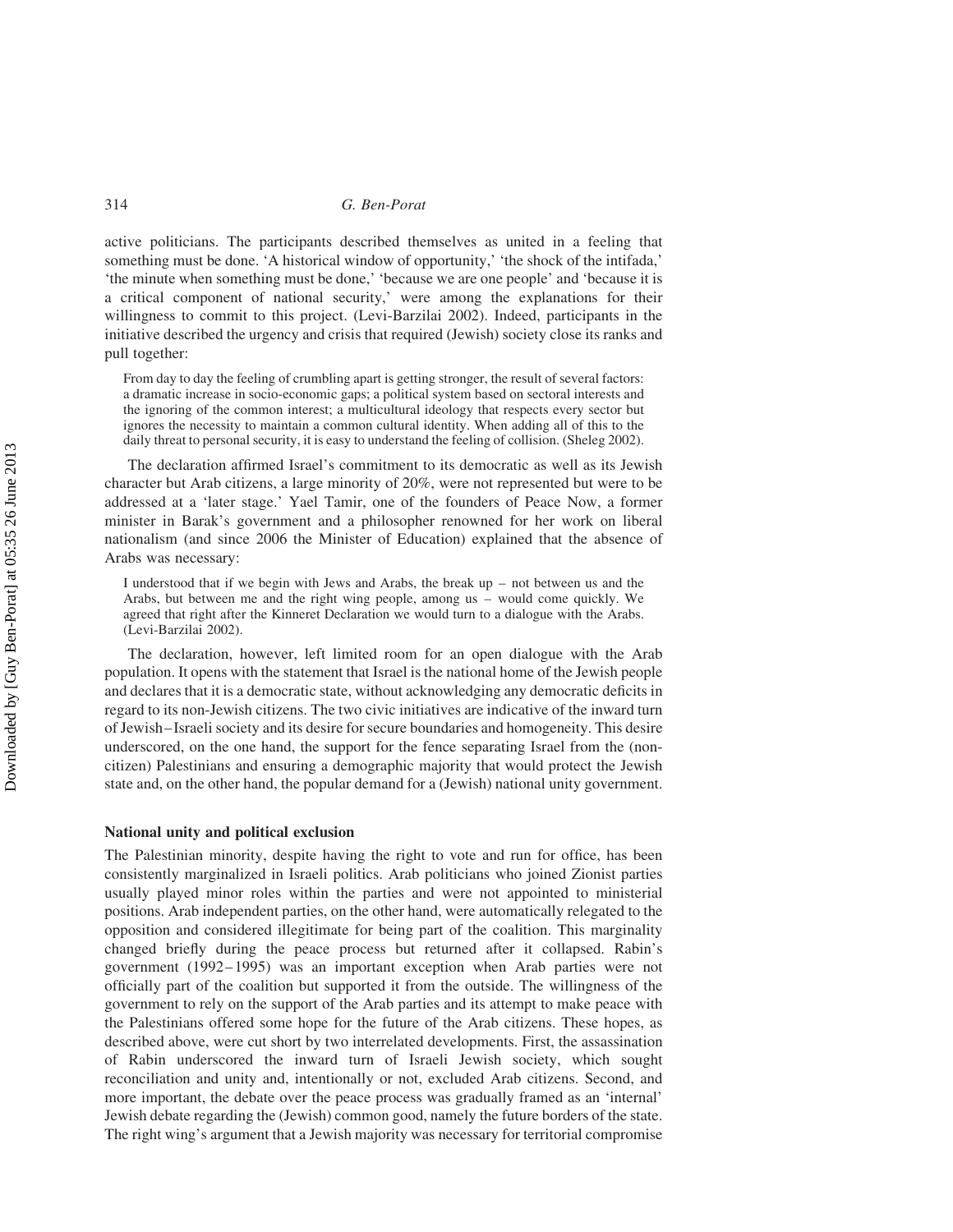was eventually accepted by the center-left so that a Jewish (right-left) coalition was preferred and Arab parties returned to exclusion.

Rabin's willingness to rely on non-Jewish votes was used by the right-wing opposition to de-legitimate the government and its decisions. In the elections of 1996, after Rabin's assassination, supporters of Netanyahu, the Likud's candidate, used a popular slogan 'Netanyahu is good for the Jews.' The message was clear, de-legitimizing reliance on Arab support of the Labor Party and the political participation of Arab parties. The power of this message became more evident some three years later when the Labor party under Ehud Barak returned to power in 1999. Barak, winning by a landslide, with the help of about 96% of the Arab vote (365,000 votes) declared his intention to form a broad coalition. The broad coalition envisioned, it was shortly revealed, was a Jewish coalition designed to grant widespread (Jewish) legitimacy for future negotiations. Consequently, the Arab parties were not invited to the coalition talks and were largely ignored throughout Barak's term. Their frustrations exploded a year later after the violent collapse of Camp David. A series of demonstrations that followed violent events in the West Bank and Gaza resulted in the death of 13 demonstrators, Arab citizens, killed by the Israeli police.

National unity governments in Israel are often the reaction to perceived political crises that justify 'breaking' the rule of coalitions that govern with a slim majority. The term itself connotes the inherent dilemma of Israeli politics, as nation and state do not conflate so, national unity means Jewish unity. Unity governments that included the Labor and Likud parties were formed in 1967, before the war, and in 1984, during an economic crisis. The collapse of the peace process, combined with a fear that the growing internal divisions were undermining Israel's security, made the conditions ripe in 2001 for a broader national unity government. After the failure of Camp David and Barak's declaration that there was 'no partner' with whom to negotiate, Israelis were generally skeptical about the possibility of peace with the Palestinians (Arian and Shamir 2002) so the major divisive issue was off the table. Then, the terrorist campaign of suicide bombers after Camp David gave prominence to security concerns that overrode all other issues. Finally, as was discussed above, the growing support for 'national unity' expressed the desire for the reconciliation of Israel's 'internal' divisions and for a concentration on deflecting the external threat.

During the last months of his government and after the breakdown of the peace process, Ehud Barak made some attempts to form a unity government in order to avoid elections that did not materialize. Ariel Sharon, the Likud candidate, who won the election by a landslide, followed his declared intentions during the election campaign and formed a unity government with the Labor party that lasted less than two years, but enjoyed widespread public support. After the breakdown of the government and another landslide victory, Sharon attempted again to form a unity government. In a survey conducted for Israeli Radio two weeks before the elections, 74% of the respondents expressed a desire to see a national unity government after the elections (http://bet.iba.org.il/32448.htm). In a speech, after formally being appointed by the president to form the government, Sharon explained that the government was facing economic and security challenges that called for unity and compromise:

We will have to make crucial decisions that will require widespread agreements across the nation. Nobody can stand aside. In order to face the challenges and realize our hopes we must walk together. Everybody who desires peace must join the government or bear responsibility for his refusal. He who says 'no' to unity betrays the wish of the Israeli public ... No party should be disqualified. All Zionist parties will be invited to join the government. (Maariv 10 February 2003)

'National unity' was presented as the required response to external dangers and, accordingly, a 'responsible' act expected from political parties. Public figures and senior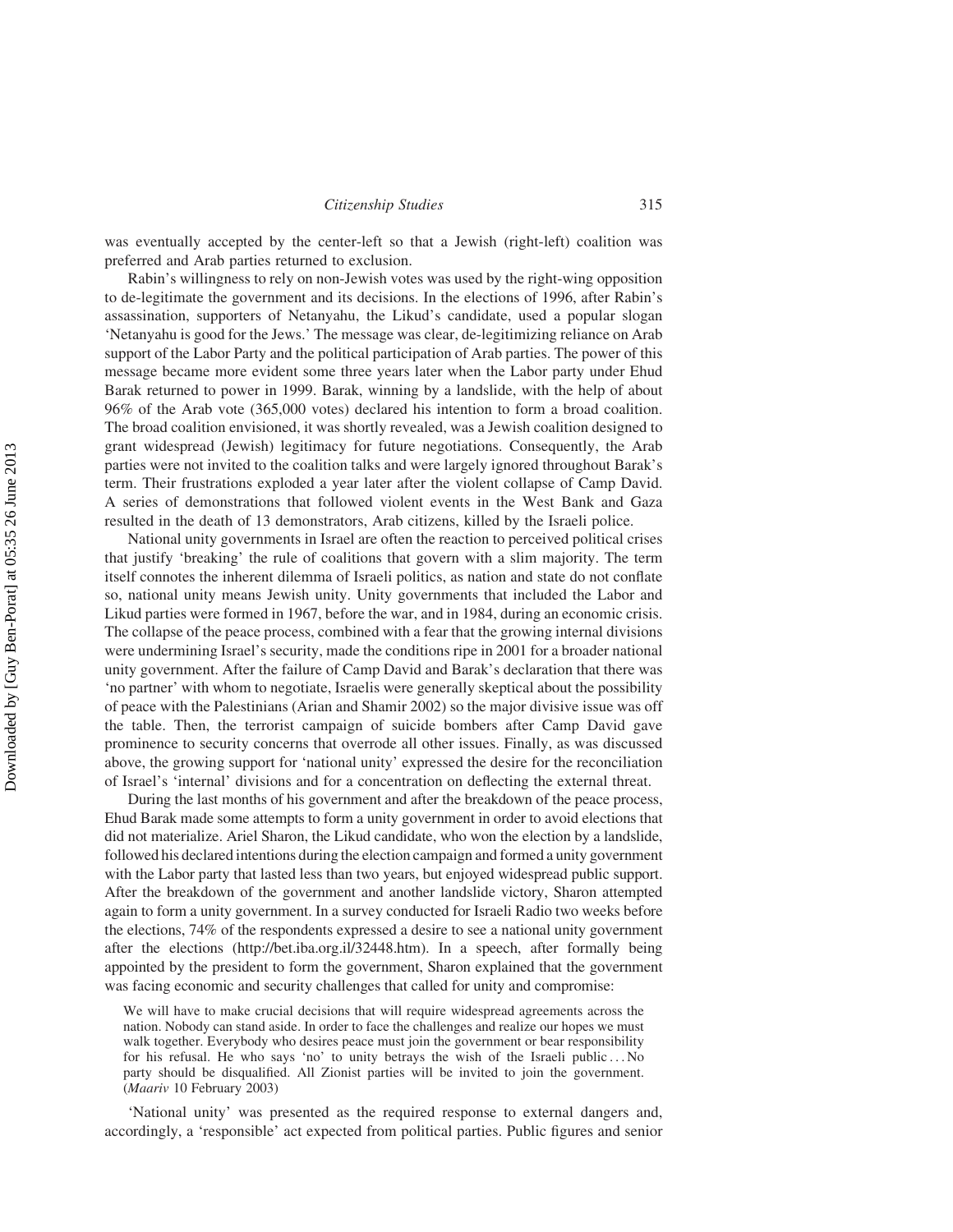businesspeople concerned with 'stability' appealed to the Labor party, which had declared in the election campaign that it would not join a national unity government (a declaration that according to some analysts had a negative impact on the campaign), to join the government. But, the differences between the parties prevented the formation of the national unity government. Despite public pressure and desires, a national unity government was not formed, as differences between parties could not be overcome. The pressures for national unity, however, had three significant implications. First, there was a demand for Jewish parties to 'act responsibly,' or, be punished at the ballot box – as the downfall of the Labor and the left-wing Meretz parties demonstrated. Second, all Jewish parties (including the extreme right-wing parties) were perceived as potential coalition members. And, third, Arab parties, by definition, were not part of a national unity government and, therefore, further marginalized. The implications of national unity governments for the political orientations of the Arab minority are yet to be studied.

### Security and demography

The concept of a fence between Israel and the Palestinians was not new to the political discourse in Israel. Israeli liberals have often used demography and the threat of a bi-national state, or the need to preserve the Jewish State from a possible Arab majority, as the rationale to end the occupation. From the time of Oslo, especially when the process was undermined by violence, the fence was raised as a fallback position, a security measure Israel could or should use unilaterally, if the Palestinians failed to cooperate. The concept of the fence gained momentum when the peace process collapsed into violence, and local initiatives along the frontier created security barriers between Israel and the territories that have gradually made separation a local reality and a national possibility (Ben-Porat and Mizrahi 2005). Separation received the initial political momentum when the Labor party in the 1996 campaign, losing its support due to steppedup terrorist attacks, adopted the slogan 'we are here, they are there, a fence in between.' This strategy emphasized the need to achieve security by ending the occupation, unilaterally (if necessary) drawing the future borders and securing a demographic Jewish majority. The fence strategy failed to win the election, but the idea was embedded in the political discourse and re-emerged four years later.

Ironically, it was the Likud government and Prime Minister Sharon who had previously opposed the fence that, six years later, made it into a reality. The new Likud government had to face the fact that despite the large number of members of terrorist organizations, including leaders, killed or captured by Israeli military initiatives, suicide bombings continued and worsened. Consequently, the concept of a fence gained momentum and public support that the government could no longer ignore. Surveys held in 2002 sent a clear message to the government, as they indicated that a majority of Israelis (83%) supported unilateral disengagement, even at the price of evacuating some of the settlements and believed that the fence could prevent or significantly reduce terrorism (Peace Index May 2002). The fence was not only a security measure but also a demographic measure advocated by Israeli doves to convince fellow (Jewish) Israelis. Uzi Dayan, a retired major general and the head of the 'Forum for National Responsibility,' a dovish movement that includes many former generals, described the fence as a security measure with long-term significance for the preservation of Israel as a Jewish and democratic state, a measure against the 'demographic threat.'

A decisive Jewish majority must be preserved only through democratic and moral means, otherwise it will not be a Jewish state ... the state of Israel should decide on its borders in the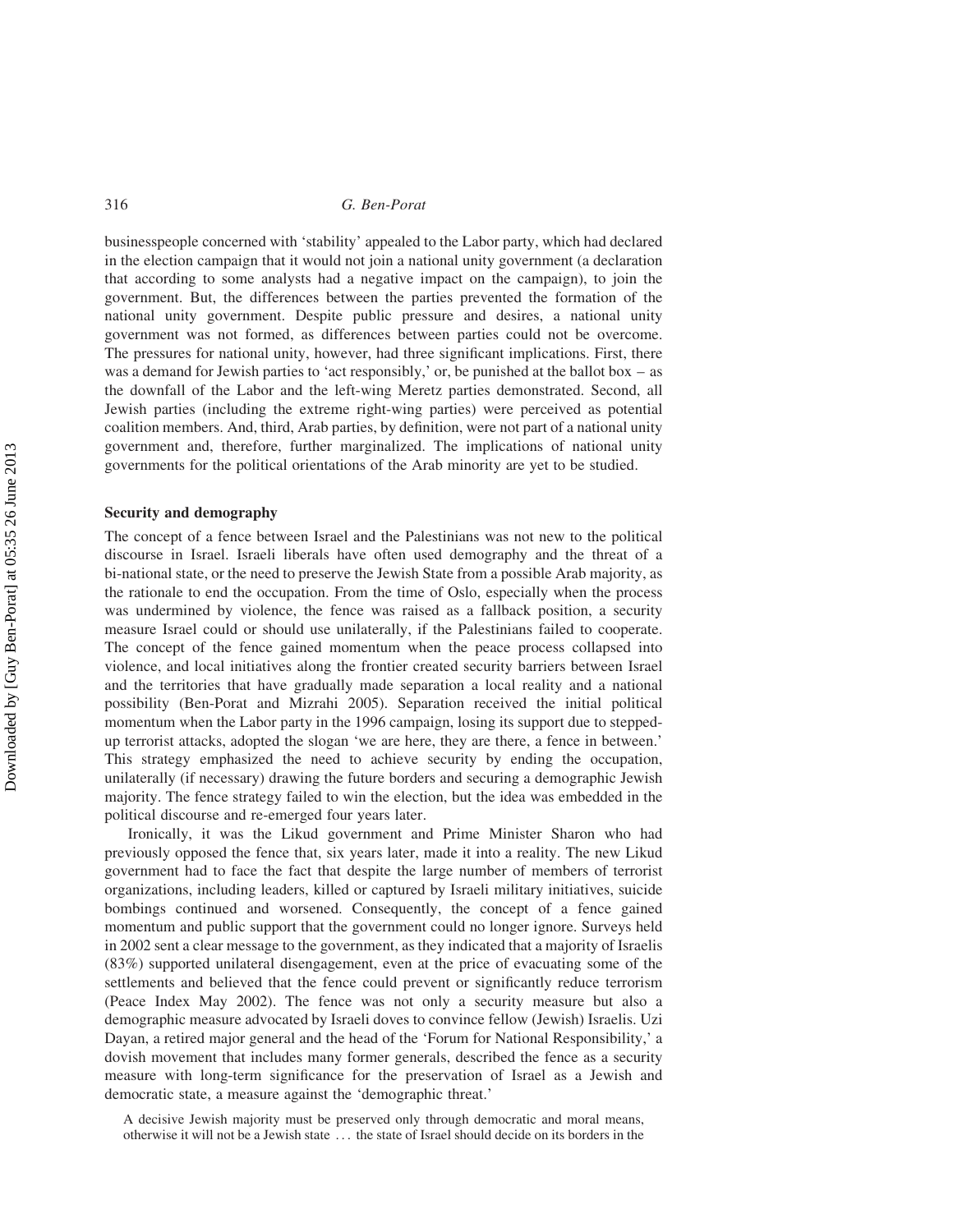next few years, according to two considerations: security and demography: security, so that all the citizens of Israel live in safety, and demography, so that the nature of this state will continue to be Jewish and democratic. (Dayan 2002)

Partition, therefore, underscored the new consensus among Jewish Israelis and tied together issues of security and demography. The shift of the peace process away from the concept of cooperation, first, to partition and then to unilateral partition, had important implications not only for Israeli –Palestinian relations but also for the relations within Israel between Jewish Israelis and Palestinian citizens of Israel. The significance of the demographic discourse – 'we are here, they are there' – employed by both the right and the left was not simply a temporary exclusion of Palestinian citizens but rather a hierarchical move that placed the Jewish character of the state outside the debate and, consequently, the status of Palestinian citizens. This geographic or demographic discourse about setting boundaries, as the next section will demonstrate, was supplemented by a discourse about national (Jewish) unity.

#### National unity, the fence and the Gaza withdrawal

The withdrawal from Gaza in the summer of 2005 was a logical continuation of the fence strategy. The demographic concerns that underscored the campaign for the fence were raised again to justify a unilateral withdrawal from the densely populated Gaza Strip. Like the fence, this idea was also the result of the growing belief that 'there is no partner' on the other side and that, consequently, Israel should re-deploy its forces according to its own interests. Moreover, like the fence, this initiative was supported by many on the left, but also by the center and moderate right, who either believed that the price of holding on to Gaza was too high, or that the withdrawal in Gaza would allow Sharon to retain important parts of the West Bank. Overall, like the fence, the unilateral move focused on an Israeli interest/need and had little concern for Palestinian interests/needs.

The 'we are here, they are there' approach underscored the withdrawal from Gaza, as the supporters of the plan explained the threat to the Jewish majority if Israel retained control of the heavily populated Gaza Strip. The demographic rationale was supplemented by a security argument that the disengagement from Gaza and the removal of settlements would free large numbers of troops that could be deployed elsewhere. Thus, the disengagement plan was presented to the public not as a peace plan but as a unilateral move based on Israeli interests. The plan brought together a coalition between the Likud and the Labor parties, but moved the right-wing and religious parties to the opposition. While the polls indicated public support for the plan, the opposition of the settlers and especially of right-wing extremists brought back memories of the months prior to Rabin's assassination. But, while settlers and their supporters actively opposed the police and army during the evacuation of settlements, violence was limited. The Israeli public that followed the media coverage of the withdrawal witnessed, on the one hand, settlers confronting soldiers and policemen with hard words but, on the other hand, embraces of brotherhood between the sides.

The disengagement, backed by demographic and security arguments, was not only an internal Israeli affair that excluded the Palestinians but also largely an internal Jewish affair. The unilateral nature of the plan left limited room for cooperation with the Palestinians or for a renewal of substantive peace talks. Internally, the continuous use of demography, Jewish unity and the future of the Jewish state could hardly make this plan attractive to the Arab citizens of Israel. Arab parties, critical of the unilateral plan because of its unilateral nature, chose to abstain when the plan was brought to the parliament for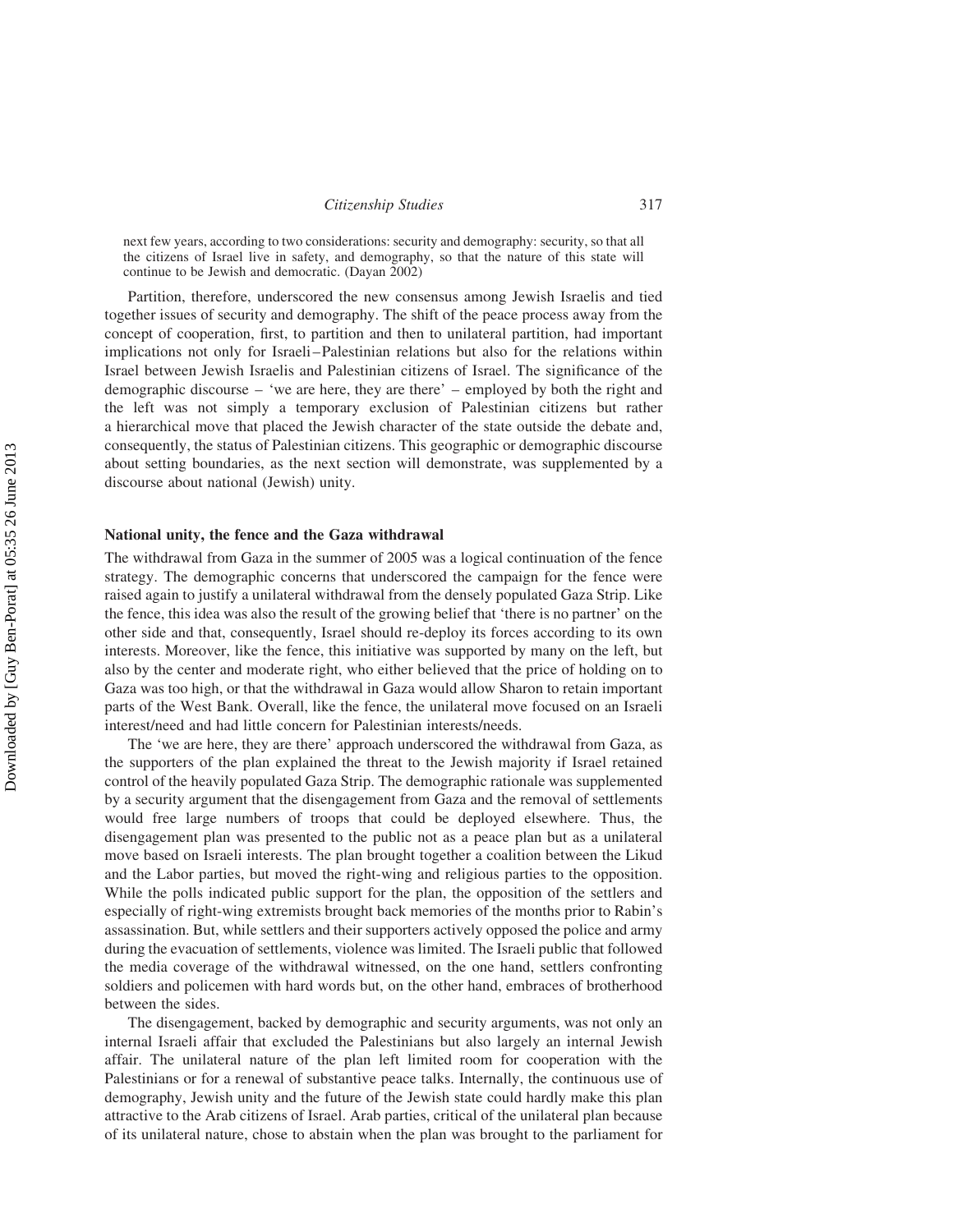approval. Similarly, the fence was supported by 76% of Jewish Israelis but only 10% of Palestinian citizens (Smooha 2006).

## State of the division

The turning inward of Israeli Jewish society was matched by the growing frustrations of the Palestinian minority and vice versa. Not only had the peace process had little if any positive influence, but since October 2000 the two sides had also seemed to be drifting farther apart. While Palestinian citizens have made some gains through the Supreme Court, which has handed down several decisions against discrimination, their overall marginality has not significantly changed. The violent events in October 2000 led many Jewish Israelis to avoid visiting Arab towns and villages either because of (unjustified) growing fear or in retaliation for the Palestinian actions. The fears are mutual: while Jews fear a Palestinian rebellion inside Israel, Palestinian citizens are concerned about their political status, the severe infringement of their citizens' rights and the violence inflicted on them by the state (Smooha 2006). Interestingly, the events are interpreted by Palestinian citizens as a result of their continued exclusion and discrimination but by Jews as 'national and religiousbased opposition to the state of Israel' (Shifter-Sagiv and Shamir 2002).

The fears were translated again into demographic concerns and growing intolerance. A leading politician, Benjamin Netanyahu, stated in 2003, 'We have a demographic problem – but it is not focused on the Palestinian Arabs but rather on the Israeli Arabs ... if they integrate well and reach 35-40%, the Jewish state will cease to exist and become a bi-national state.' A survey conducted after these words found that 71% of Jews agreed that Arabs constituted a demographic threat and 41% felt that Netanyahu's words were appropriate (Smooha 2006). Tolerance towards Palestinian citizens also eroded, as Jews surveyed expressed growing resistance to Palestinian citizen inclusion and growing support for security measures against them. A majority of Jews also opposed Palestinian citizens' participation in democratic decisions over the future borders of the state (Shifter-Sagiv and Shamir 2001).

According to Smooha (2006), the majority of Palestinian citizens accept the right of Israel to exist as a Jewish and democratic state but oppose Zionism, which they perceive as a form of discrimination and exclusion. The distinction between a Jewish state and a Zionist state is questionable and should therefore be translated into questions that pertain to individual equality and recognition of minority rights. The 'future vision' document, written by Palestinian scholars for the 'National Committee for the Heads of the Arab Local Authorities in Israel' outlines a program based not only on individual rights but also on the recognition of the Palestinians as a national minority and wider institutional changes regarding the Jewish character of the state. A recent survey (Rekhes 2007) finds that a minority of Palestinians has read the document but a majority agrees with its ideas. In the Hebrew media, the document received widespread and mostly negative attention. The questions of equality, through individual or group rights, and of the future institutional arrangements of majority-minority relations, are yet to be seriously discussed.

#### **Conclusion**

The hopes that the Arab citizens held out for the peace process enhancing their status within Israel were short-lived. Not only has the collapse of the peace process brought back the old dilemmas of loyalties and suspicions but the dynamics of the process itself have led elsewhere. While in itself partition and a two-state solution could be an important beginning for positive internal change, three important, interrelated factors discussed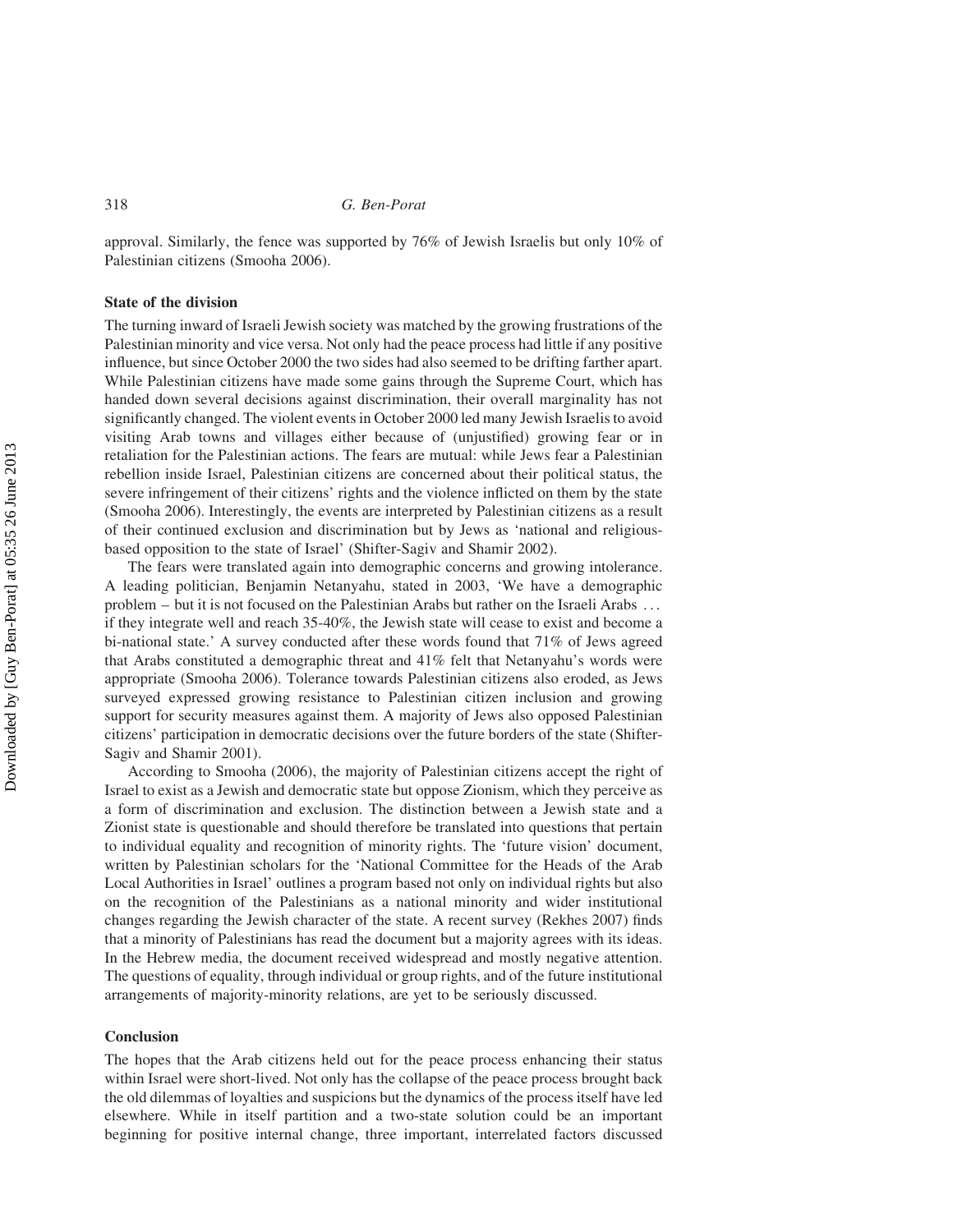above have prevented these changes. First, the instability of the peace process has led to growing emphasis on Jewish unity and, consequently, the exclusion of the Palestinian minority. Second, more and more emphasis was placed on demographic arguments and measures that alienated the Palestinian minority from the peace process. And, consequently, third, the political and social marginalization of the Palestinian minority has not changed.

The majority of issues confronting Palestinian citizens and the Jewish majority will not be resolved by partition. The equality demands of Palestinian citizens stretch across the three components of the Marshallian paradigm: individual freedoms, participation and social equality (Turner 2001). The full inclusion of Palestinian citizens, therefore, would have to engage not only with individual freedoms and equalities and with economic deprivation but also with the collective status of the minority and the re-definition of citizenship. In 2007, three political documents, delineating the desired relationship between the state of Israel and Arab society were published (see Jamal, in this volume). The documents attempted to engage with the various aspects of the exclusion and inequality of Palestinian citizens. They have yet to receive a serious response or a counterproposal. The focus on partition, as this paper argued, has narrowed the room for a citizenship debate. Rather, the goal of a Jewish state with secure boundaries and an assured demography became a consensus among major parts of Jewish Israelis, which means, intentionally or not, a continued marginalization of the Arab minority within Israel. At the current stage of the Israeli –Palestinian conflict, it is difficult to think of or hope for any solution but a partition. A successful partition, however, would have to, first, be based on mutual agreement, second, create space for cross border cooperation and, third, be a first step to an internal restructuring of majority-minority relations within Israel and of Israel's citizenship regime.

#### References

Arian, A. and Shamir, M., 2002. The elections in Israel 2001. Jerusalem: Israel Democracy Institute.

- Ben-Porat, G. and Mizrahi, S., 2005. Political culture, alternative politics and foreign policy: the case of Israel. Policy science, 38, 177 –194.
- Berg, E., 2006. Pooling sovereignty, losing territoriality? Making peace in Cyprus and Moldova. Tijdschrift voor economische en sociale geografie, 97 (3), 222 –236.
- Brass, P., 1985. Ethnic groups and the state. London and Sydney: Croom Helm.
- Crawford, B., 1998. The causes of cultural conflict: an institutional approach. In: Crawford, B. and Lipschutz, R., eds. The myth of ethnic conflict. Berkeley: University of California Berkeley International and Area Studies Press.
- Dayan, U., 2002. Speech at Herzliya conference. Available from: http://www1.idc.ac.il/ips/content/ 2002transcripts.asp [Accessed 31 August 2005].
- Future Vision of the Palestinian Arabs in Israel, 2006. The National Committee for the Heads of the Arab Local Authorities in Israel. Available from: http://www.mossawacenter.org/files/files/File/Reports/2006/ Future%20Vision%20(English).pdf [Accessed June 2007].
- Gavison, R. and Abu-Ria, I., 1999. The Jewish-Arab cleavage in Israel: characteristics and challenges. Jerusalem: Institute of Democracy (in Hebrew).
- Ghanem, A., 2000. The Palestinian minority in Israel: the challenge of the Jewish state and its implications. Third world quarterly, 21 (1), 87-104.

Kaufman, C.D., 1998. When all else fails: ethnic population transfers and partitions in the twentieth century. International security, 23 (2), 120–156.

- Keating, M., 2001. Nations against the state: the new politics of nationalism in Quebec, Catalonia and Scotland. London: Palgrave.
- Kumar, R., 1997. The troubled history of partition. Foreign affairs, 76 (1), 22-34.

Levi-Barzilai, V., 2002. In Tiberias we defined the Jewish state. *Haaretz*, 4 January (in Hebrew).

Levy, S., Levinsohn, H. and Katz, E., 2002. A portrait of Israeli jewry: beliefs, observances, and values among Israeli jews 2000. Jerusalem: Avi Chai, Israel Democracy Institute.